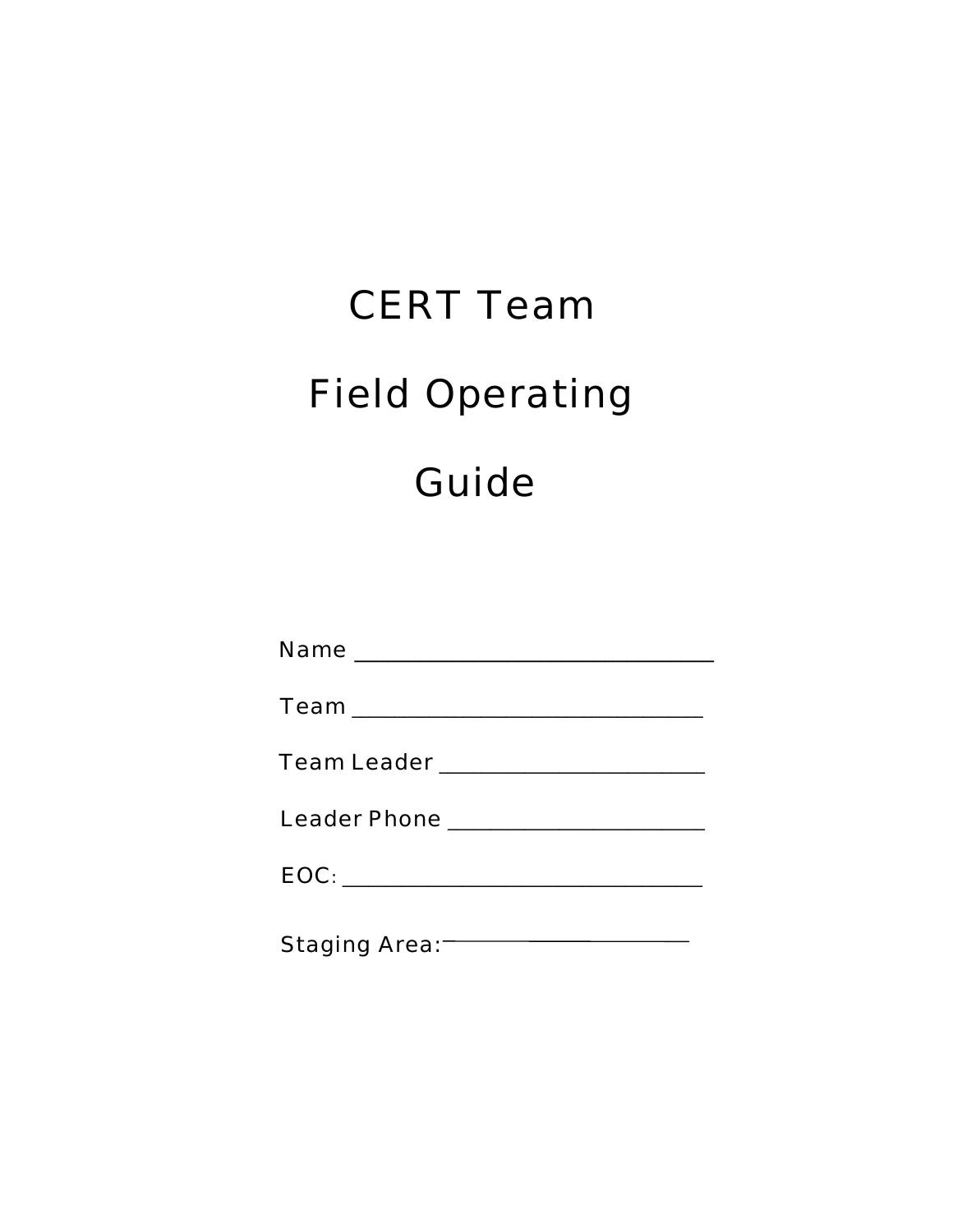# Table of Contents

| <b>Equipment Checklist</b> |    |
|----------------------------|----|
| <b>Home Checklist</b>      |    |
| <b>Water Purification</b>  | 2  |
| <b>Triage Flow Chart</b>   | 3  |
| <b>Triage Guide</b>        | 4  |
| <b>Fire Extinguishers</b>  | 5  |
| <b>Utility Shut-offs</b>   | 6  |
| <b>Identifying HAZMAT</b>  | 7  |
| <b>HAZMATs in Transit</b>  | 8  |
| <b>HAZMAT Procedure</b>    | 9  |
| <b>Physical Search</b>     | 10 |
| <b>Box Cribbing</b>        | 11 |
| <b>Cribbing Operation</b>  | 12 |
|                            |    |
|                            |    |
|                            |    |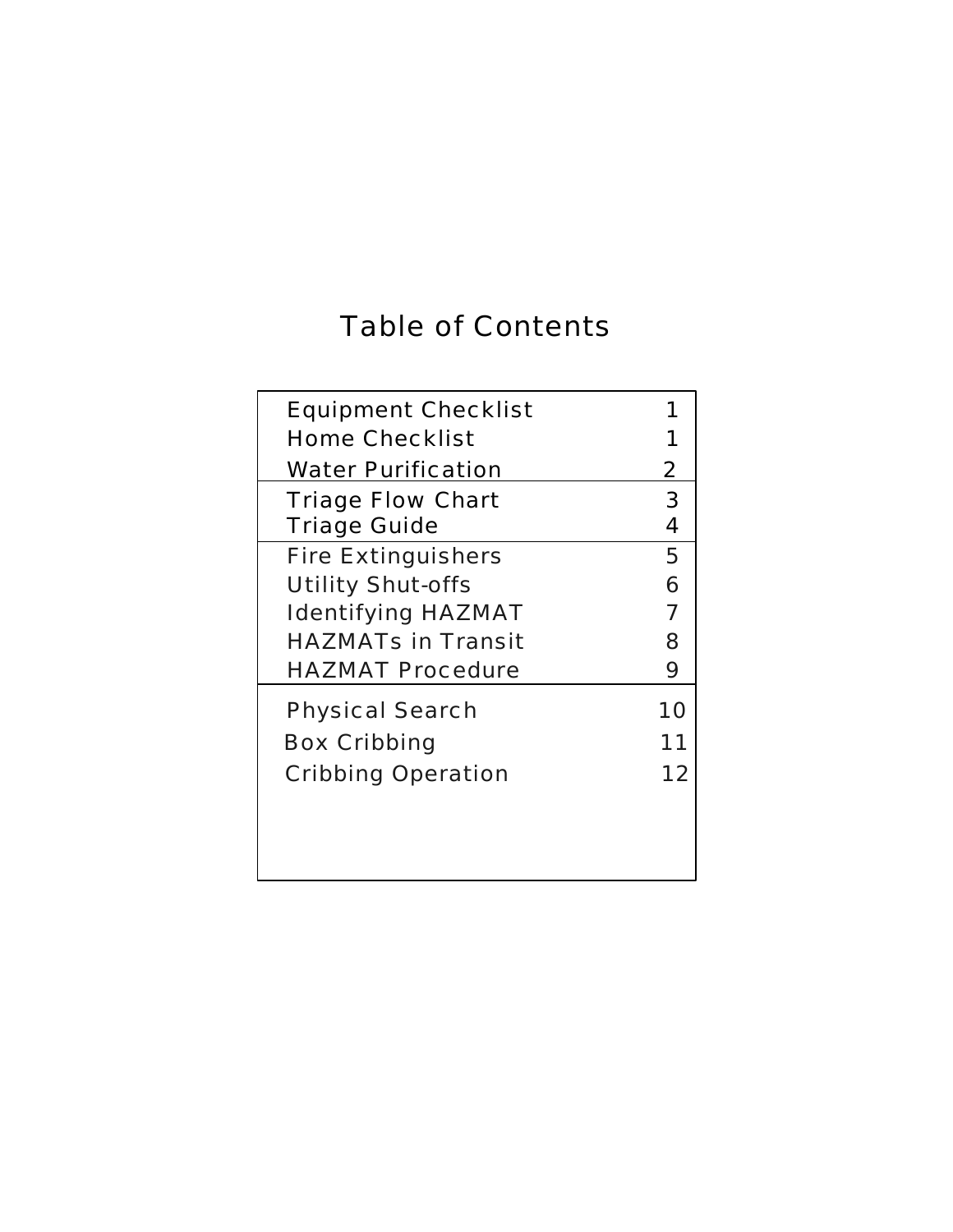# CERT Equipment Checklist

| • CERT Bag<br>• Water-2 bottles<br>per S&R team<br>• Non-perishable | • Secondary<br>flashlight/light<br>sticks<br>• Note pads |
|---------------------------------------------------------------------|----------------------------------------------------------|
| food                                                                | • Markers                                                |
| • Water purification                                                | $\cdot$ Pens                                             |
| tablets                                                             | • Duct tape                                              |
| • Leather work                                                      | • Masking tape (2")                                      |
| gloves                                                              | • Scissors                                               |
| • Goggles                                                           | • Crescent wrench                                        |
| • Dust masks                                                        | • First aid kit                                          |
| • Flashlight                                                        | • Orange spray paint                                     |
| • Batteries/extra                                                   | • Triage tape                                            |
| bulbs                                                               | • Utility knife                                          |

Before you leave your home...

- **Check family to ensure safety**
- **Inspect house for damage**
- **Inspect utilities and secure as needed**
- **Call out-of-state contact at \_\_\_\_\_\_\_\_\_\_\_\_\_\_\_\_**
- **Get family disaster supplies**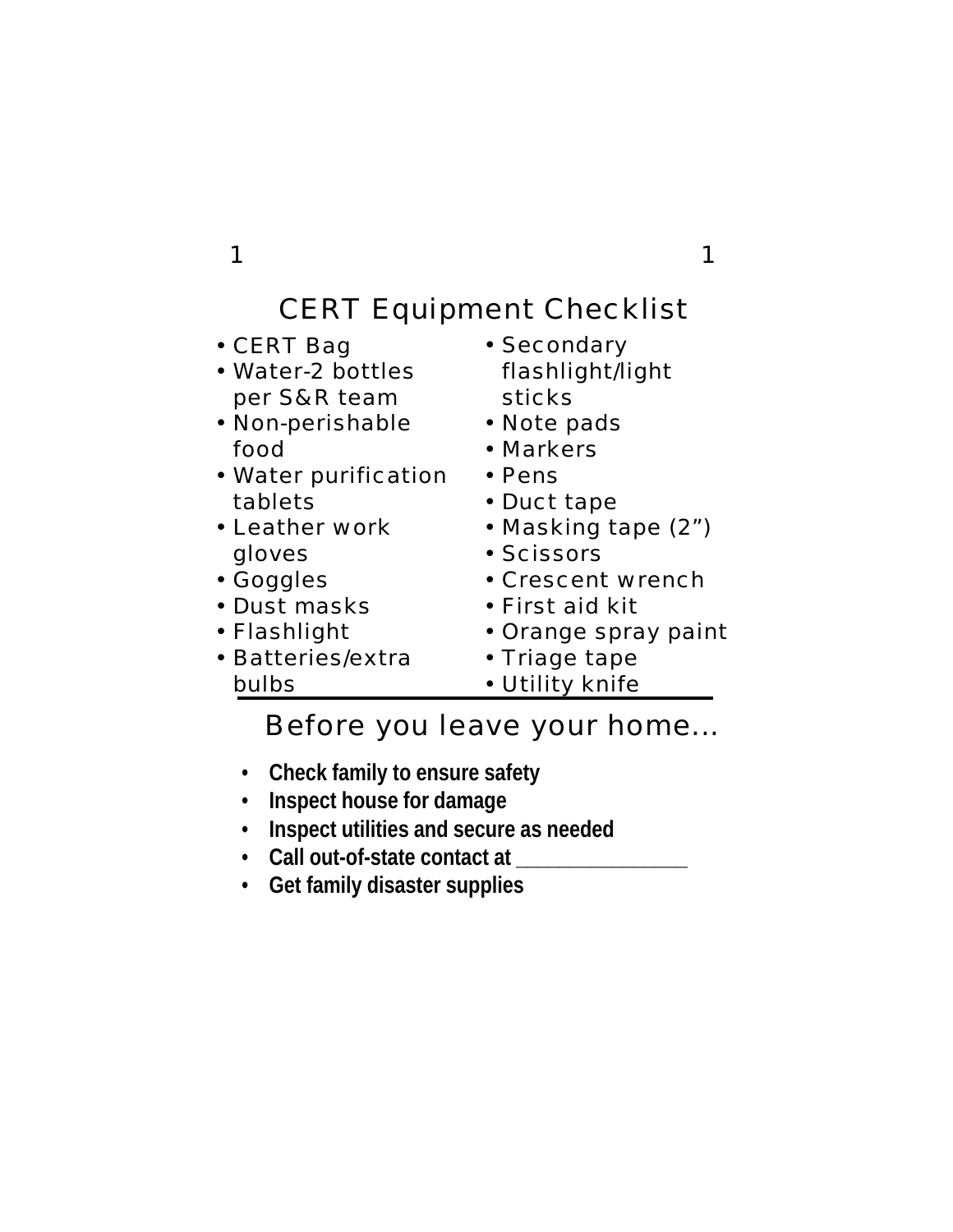## Water Purification

### **Water can be purified by three methods- heat, filtration and chemical treatment. All pathogens can be killed by boiling water for 10 minutes. For filtration and chemical treatment, use the following charts as guides.**

| Pathogen                  | <b>Maximum Filter Pore Size</b> |  |
|---------------------------|---------------------------------|--|
| Giardia and ameoba cysts  | 5 microns                       |  |
| Enteric bacteria          | 0.2 to 0.5 microns              |  |
| Cryptosporidium           | 3 microns                       |  |
| Parasitic eggs and larvae | 20 to 30 microns                |  |

| Chemical                                                  | <b>Clear Water</b><br>(4ppm) | <b>Cloudy Water</b><br>(8ppm) |
|-----------------------------------------------------------|------------------------------|-------------------------------|
| Sodium Chlorine (household<br>bleach - 5.25% , unscented) | 2 drops/qt.                  | 4 drops/qt.                   |
| shake/stir, let stand for<br>30 minutes before using      | 8 drops/gal                  | 16 drops/gal                  |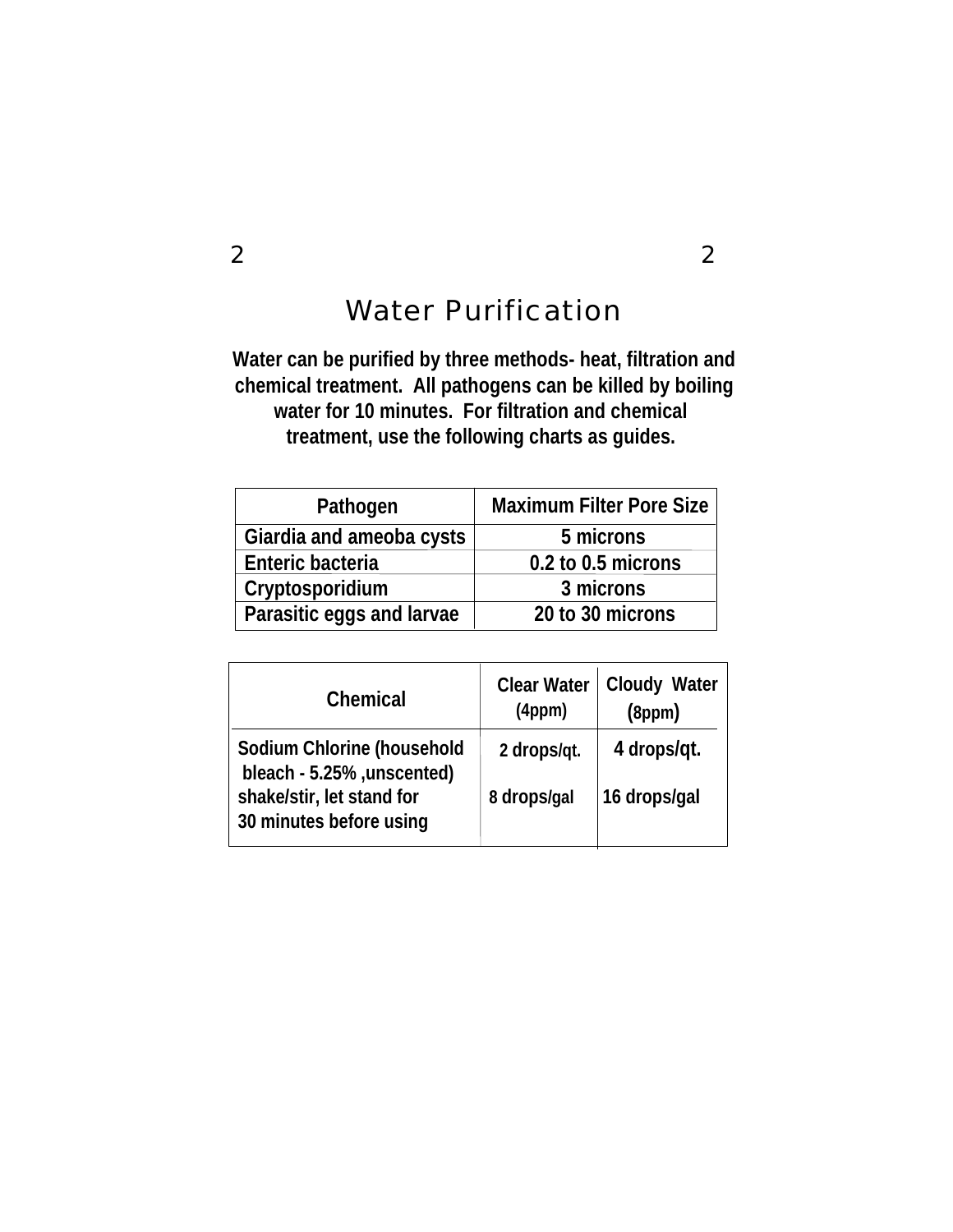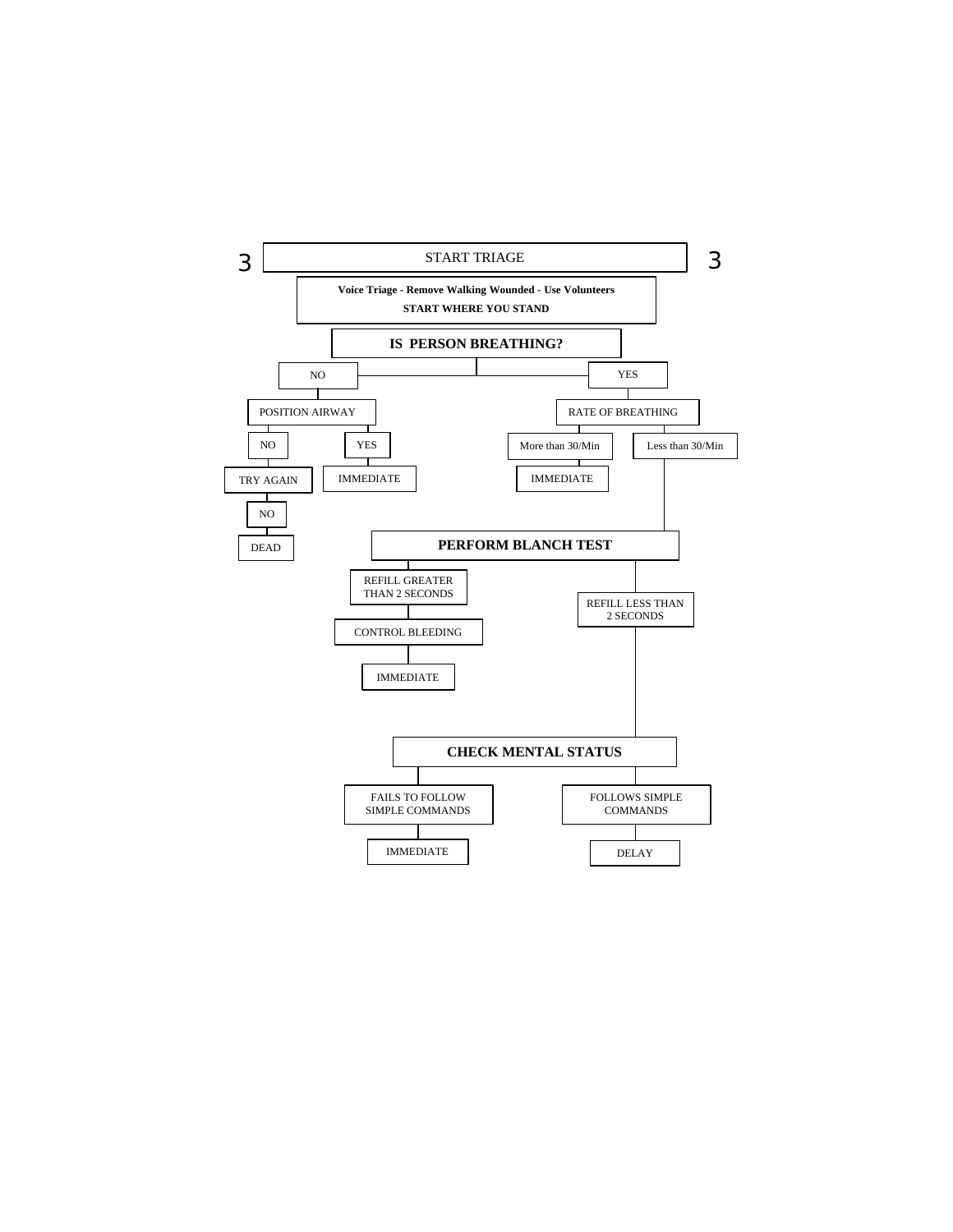# Triage in a Disaster Environment

Triage, like other disaster response efforts, begins with size-up. The general procedure for triage in a disaster environment is as follows:

- **Stop, Look, Listen, and Think.** Before you start, stop and size up the situation by looking around you and listening. Above all, THINK about how you will approach the task at hand. Continue to size up the situation as you work.
- **Conduct Voice Triage.** Begin with voice triage, calling out something like, "Emergency Response Team. If you can walk, come to the sound of my voice." Instruct those survivors who are ambulatory to remain at a designated location, and continue with the triage operation.
- **Follow a Systematic Route.** Start with victims closest to you and work outward in a systematic fashion.
- **Conduct Triage Evaluation.** Evaluate victims and tag them I (immediate), D (delayed), or DEAD. Remember to evaluate the walking wounded. Everyone must get a tag.
- **Treat "I" Victims Immediately.** Initiate airway management, bleeding control, and/or treatment for shock for Category I (immediate) victims.
- **Document Results.** Document triage results for:
	- Effective deployment of resources.
	- Information on locations of victims
	- A quick record of the number of casualties by degree of severity. This will be very useful information for responders and transportation units.
- Always wear protective gear when performing triage, so that you do not endanger your own health.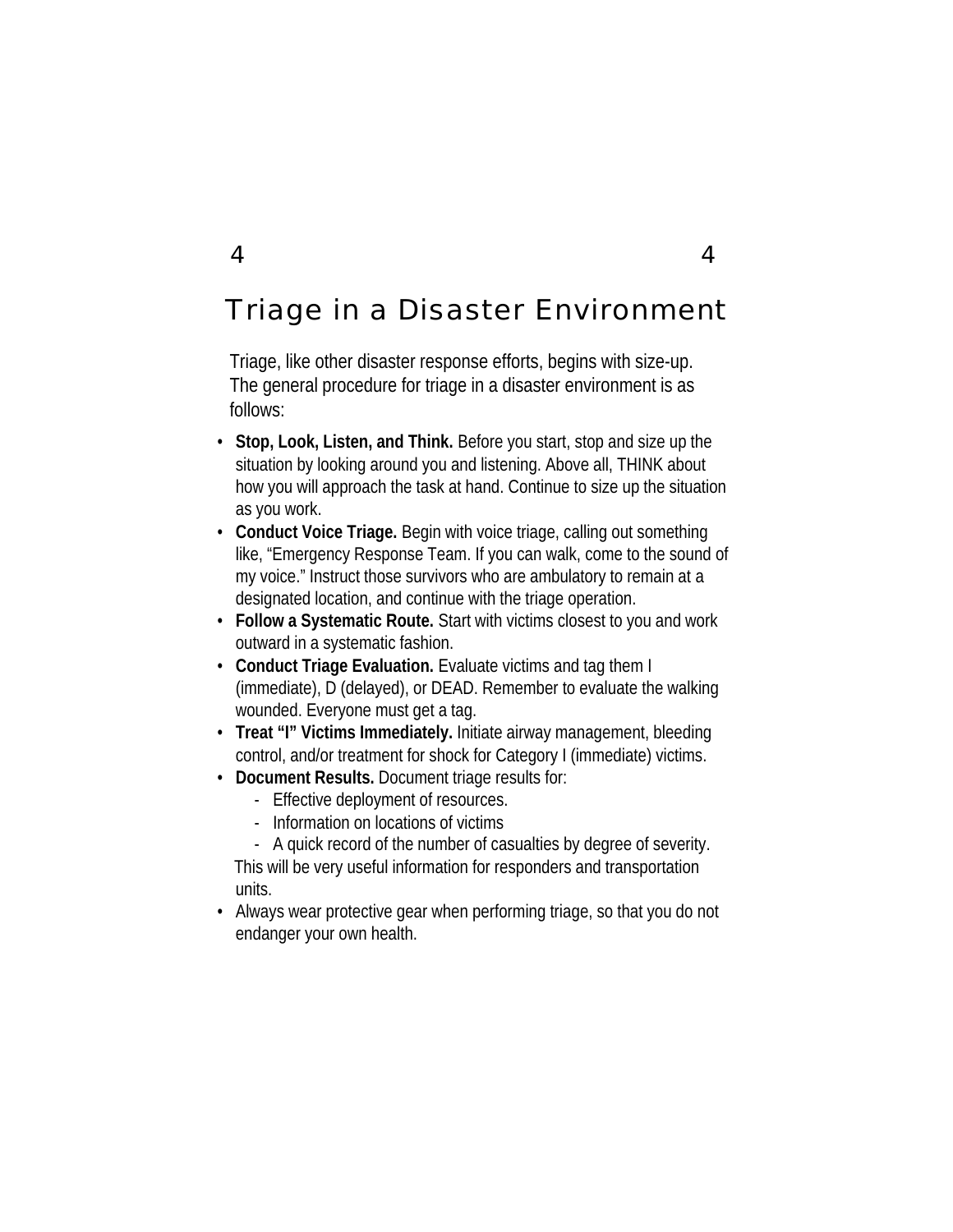# Operating a Fire Extinguisher



Always operate extinguisher in upright position. As shown in figure, the acronym to remember when operating a portable extinguisher is PASS: Pull, Aim, Squeeze, Sweep. Aim at base of fire

| <b>FIRE TYPE</b>                |                                     | <b>EXTINGUISHING</b>                               |  |
|---------------------------------|-------------------------------------|----------------------------------------------------|--|
|                                 | <b>AGENT</b>                        | <b>METHOD</b>                                      |  |
| <b>ORDINARY SOLID MATERIALS</b> | <b>WATER</b><br><b>FOAM</b>         | <b>REMOVES HEAT</b><br><b>REMOVES AIR AND HEAT</b> |  |
|                                 | <b>DRY CHEMICAL</b>                 | <b>BREAKS CHAIN REACTION</b>                       |  |
| <b>FLAMMABLE LIQUIDS</b>        | <b>FOAM</b><br>CO <sub>2</sub>      | <b>REMOVES AIR</b>                                 |  |
| в                               | <b>DRY CHEMICAL</b><br><b>HALON</b> | <b>BREAKS CHAIN REACTION</b>                       |  |
| <b>ELECTRICAL EQUIPMENT</b>     | CO <sub>2</sub>                     | <b>REMOVES AIR</b>                                 |  |
|                                 | <b>DRY CHEMICAL</b><br><b>HALON</b> | <b>BREAKS CHAIN REACTION</b>                       |  |
| <b>COMBUSTIBLE METALS</b>       | <b>SPECIAL AGENTS</b>               | <b>USUALLY REMOVE AIR</b>                          |  |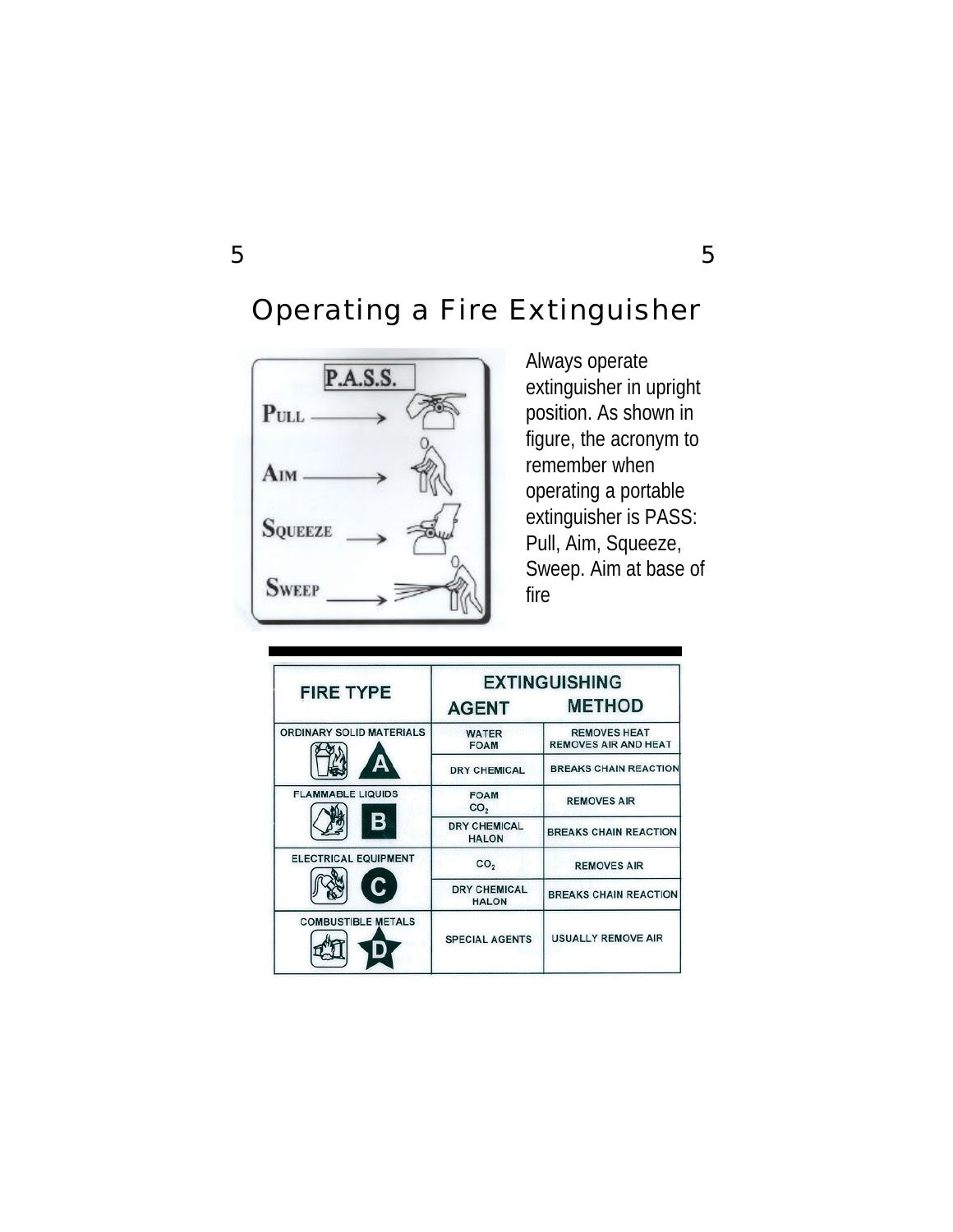

# Utility Shut-Offs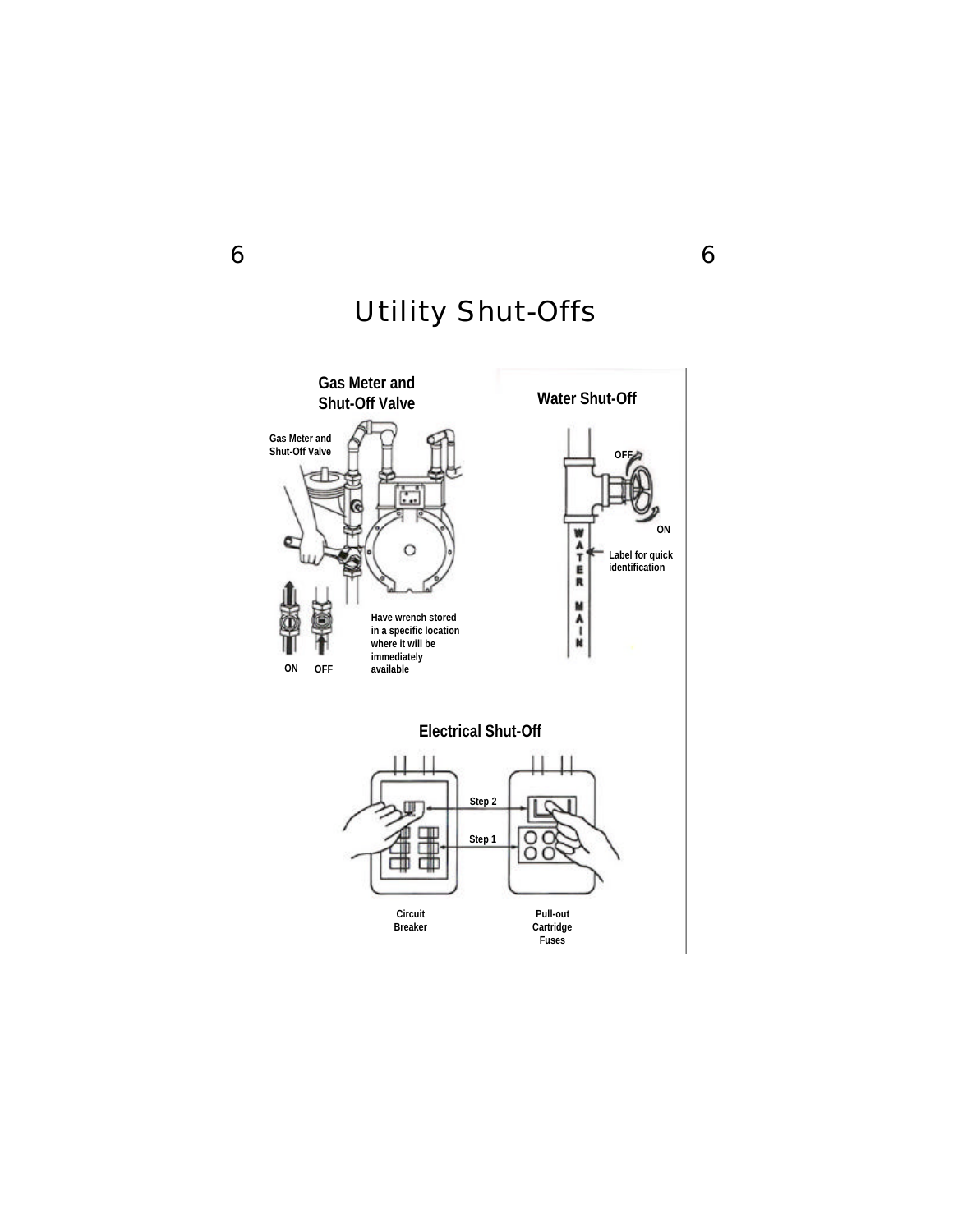# Identifying HAZMAT In Fixed Facilities



Stored hazardous materials are sometimes identified by means of the National Fire Protection Association (NFPA) 704 Diamond System of placards. These placards are located on the outside of buildings at the entrance to the storage area. An example of NFPA 704 Diamond is shown in the figure above.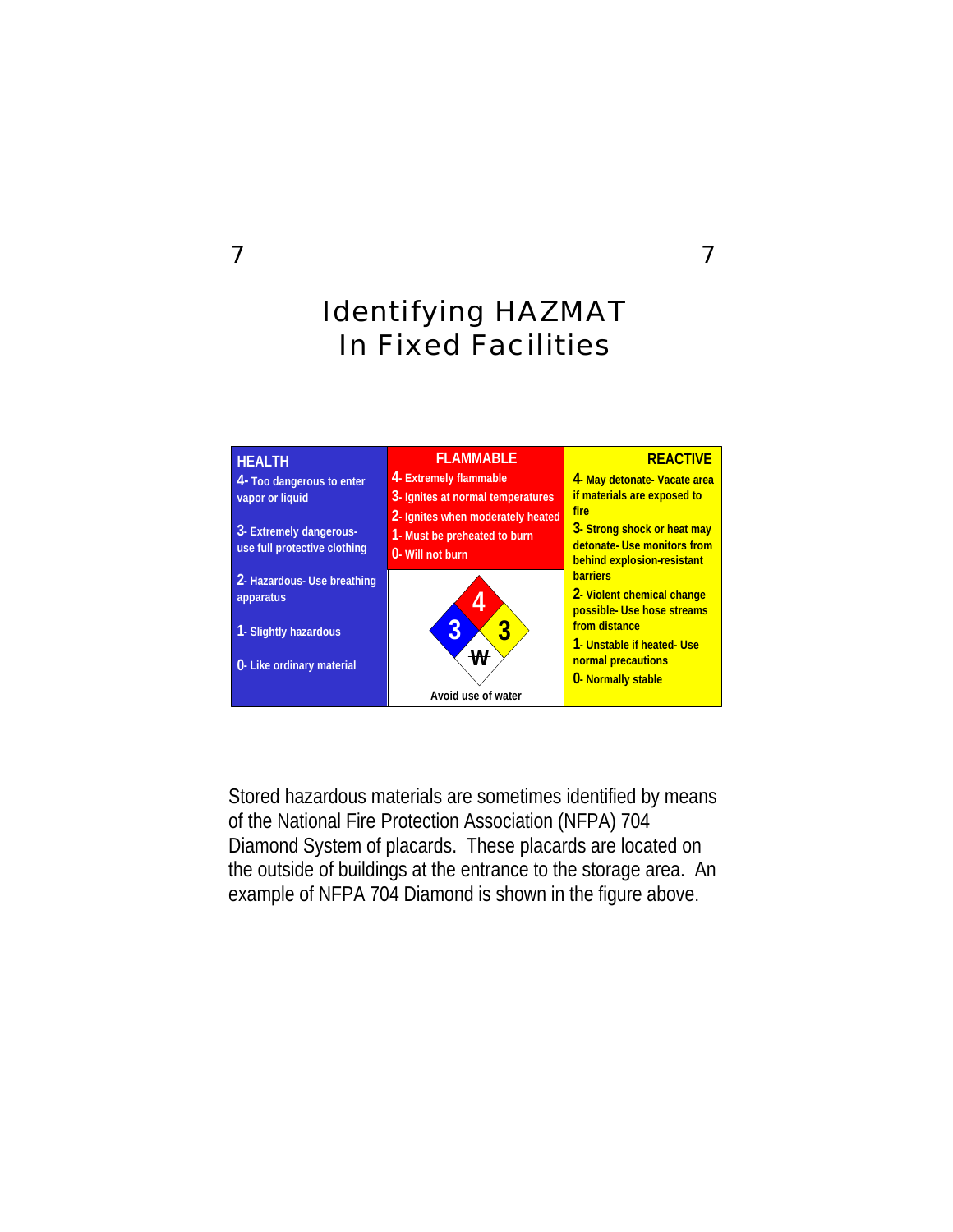# Identifying HAZMATs in Transit

Quantities of transported hazardous materials that meet Department of Transportation requirements are marked with warning placards. The placards are 10 3/4" high and must be on all four sides of the vehicle. Each diamond-shaped placard includes the color, symbol, and name of the class into which the hazard falls.

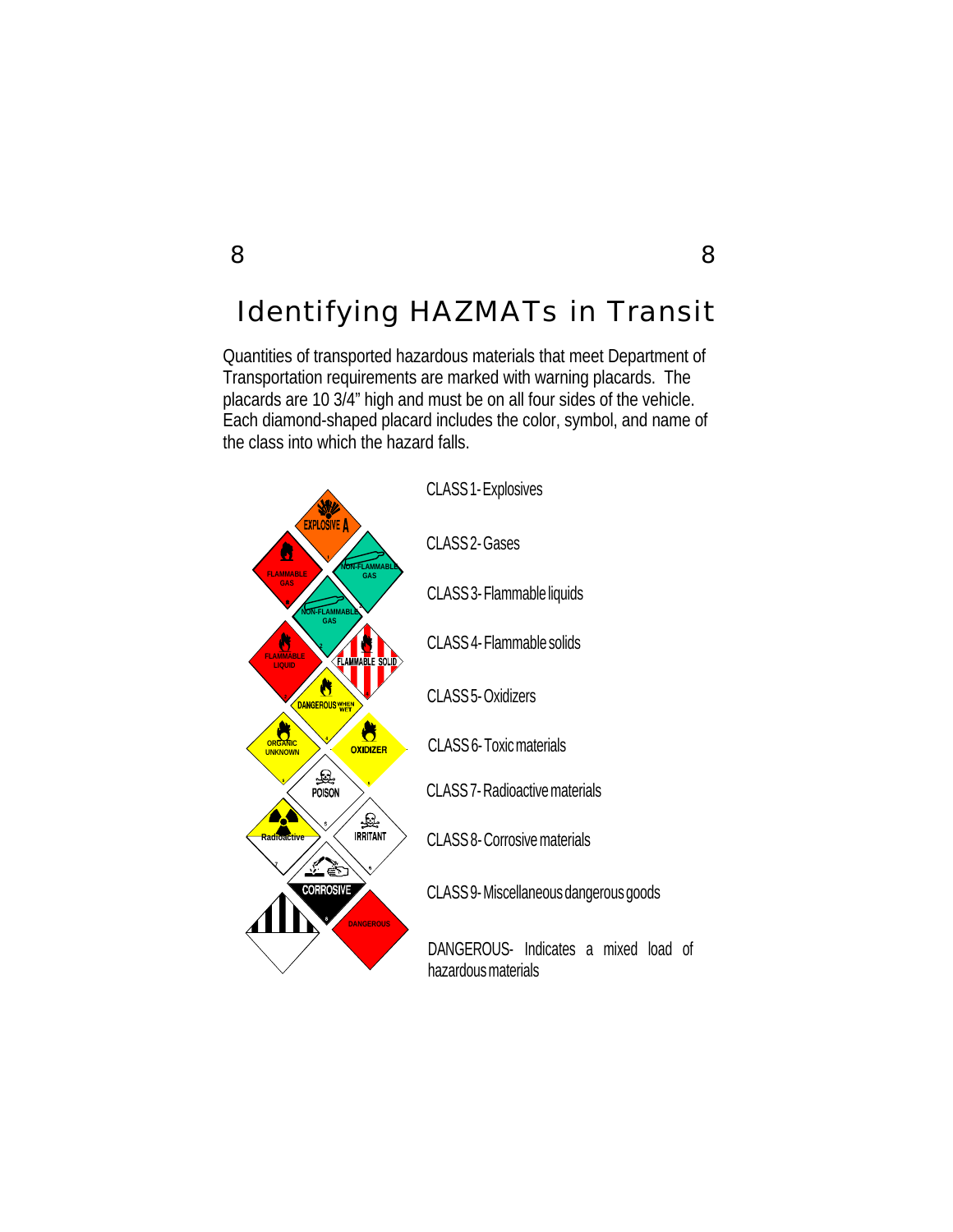# Identifying HAZMATs in Transit

Included with the DOT placards are United Nations identification numbers specific to each transported substance. The numbers are displayed inside the placard or in an orange rectangle immediately below the placard. **DOT placards should be a stop sign for CERT members. If they are present, there is danger. STOP!**



# HAZMAT Procedure

- 1. Stay upwind.
- 2. Call 911.

3. If authorities cannot be reached, isolate the area as much as possible.

4. Do not attempt to rescue injured until situation is assessed.

5. **Do not walk into or touch spilled material. Avoid inhalation of fumes, smoke and vapors.**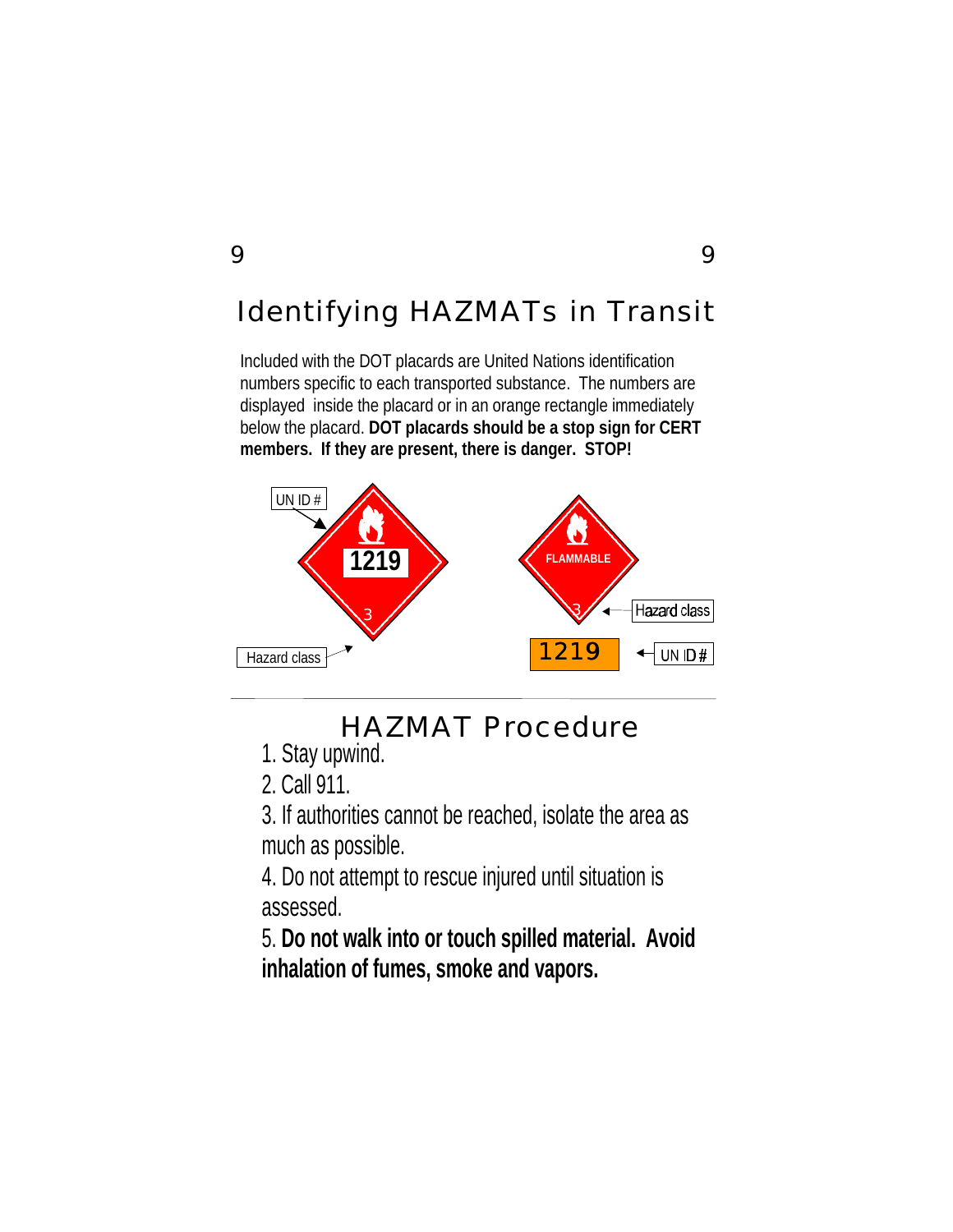

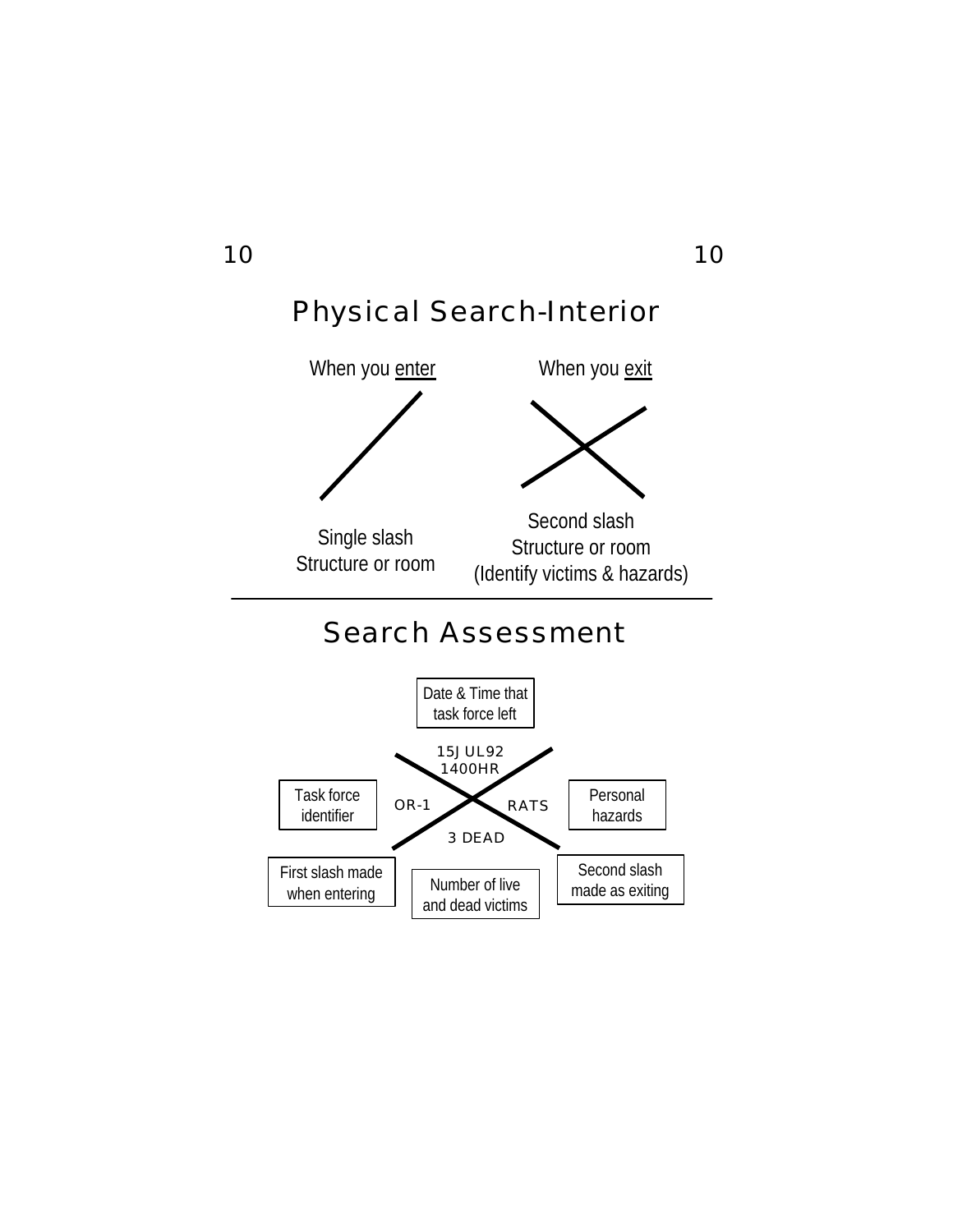11 11

# Box Cribbing